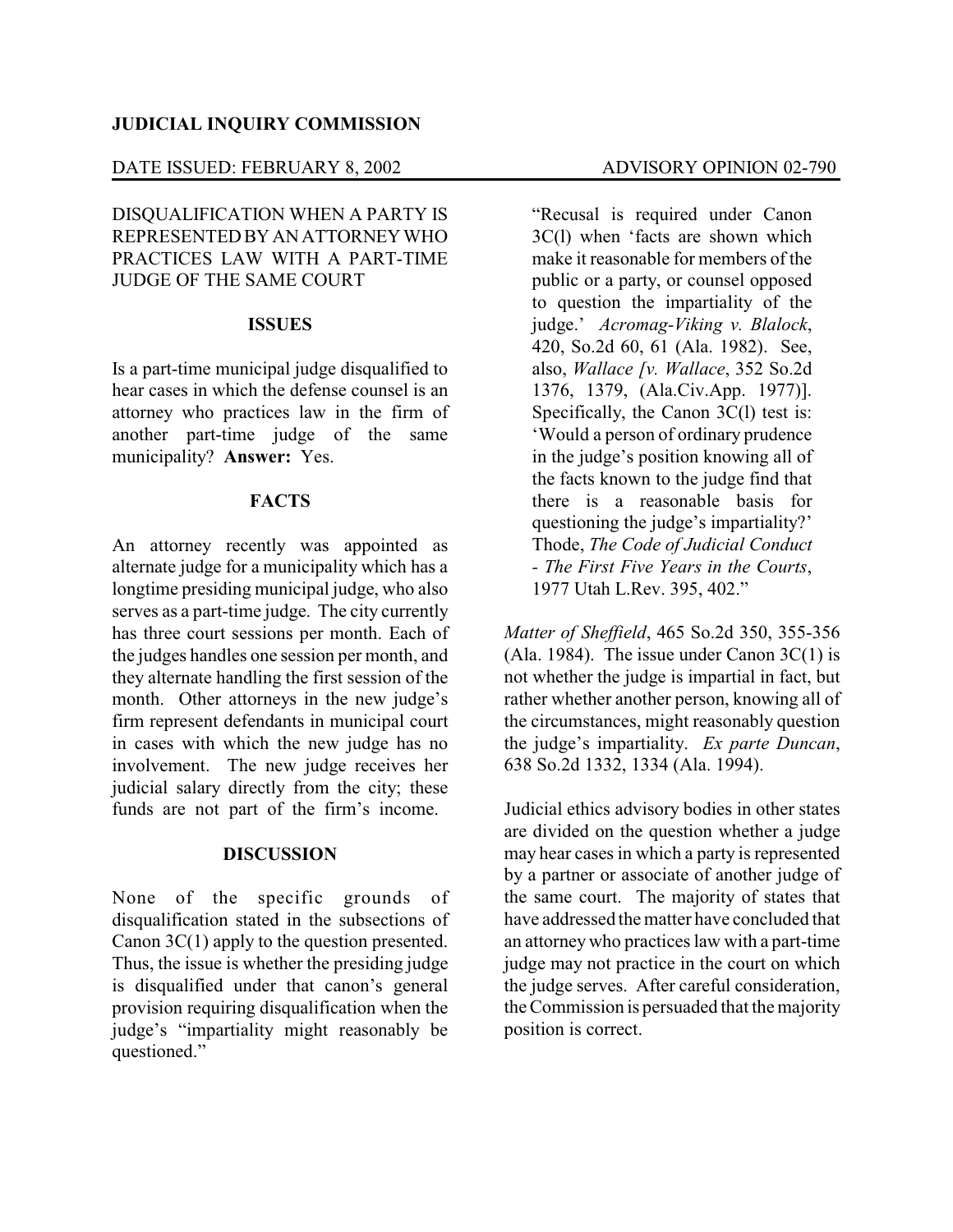In addressing this matter, the Texas Committee on Judicial Ethics noted that Canon 2B prohibits a judge from permitting others to convey the impression that they are in a special position to influence the judge, and it concluded that partners and associates of a part-time judge would be in a position to convey this impression were they to practice in the judge's court. Texas Advisory Opinion 190 (1996).

The Arizona Judicial Ethics Advisory Committee reached the same conclusion in Arizona Advisory Opinion 92-16. "Although the appearance of impropriety is arguably attenuated compared to that created when the judge herself practices before the court, the taint remains. An observer or party might suspect that the lawyer's association with the part-time judge fosters special influence." *Id.*

The Hawaii Commission on Judicial Conduct has decided that the appearance by a member of a judge's firm before other judges on the same court would create an appearance of improprietyor undermine public confidence in the judiciary, contrary to Canon 2 and 2A. Hawaii Advisory Opinion 03-96. In deciding that lawyers who are "of counsel" to the law firm of a judge may not practice in the court in which the judge sits, the Hawaii Commission later explained that the appearance of impropriety would be caused by an observer or party questioning whether the lawyer's association with the part-time judge fosters special influence or advantage, and that Canon 2B is violated by such a perception. Hawaii Advisory Opinion 01-98.

Judicial ethics advisory bodies in other states have also concluded that an attorney who practices law with a part-time judge should not practice in the court on which the judge serves. Florida Advisory Opinion 90-26; Florida Advisory Opinion 98-23; and Louisiana Advisory Opinion 46 (1979). The application section of the New York Rules of Judicial Conduct specifically addresses this matter:

A part-time judge . . . shall not permit his or her partners or associates to practice law in the court in which he or she is a judge, and shall not permit the practice of law in his or her court by the law partners or associates of another judge of the same court who is permitted to practice law, but may permit the practice of law in his or her court by the partners or associates of a judge of a court in another town. village or city who is permitted to practice law.

The New York Committee on Judicial Ethics has advised that this prohibition extends to an attorney who shares office space with a parttime judge. New York Advisory Opinions 89- 160 and 97-46.

In Texas Advisory Opinion 132 (1989), the Committee on Judicial Ethics additionally decided that a part-time judge may not practice law with a lawyer who represents clients whose cases were considered by other judges on the same court because this would at least give the appearance of disregarding Canon 5C(1), which provides that a judge should refrain from certain financial and business dealings (including ones that tend to reflect adversely on the judge's impartiality or exploit the judicial position).

In accordance with the foregoing discussion and underthe facts presented, the Commission concludes that a part-time municipal judge is